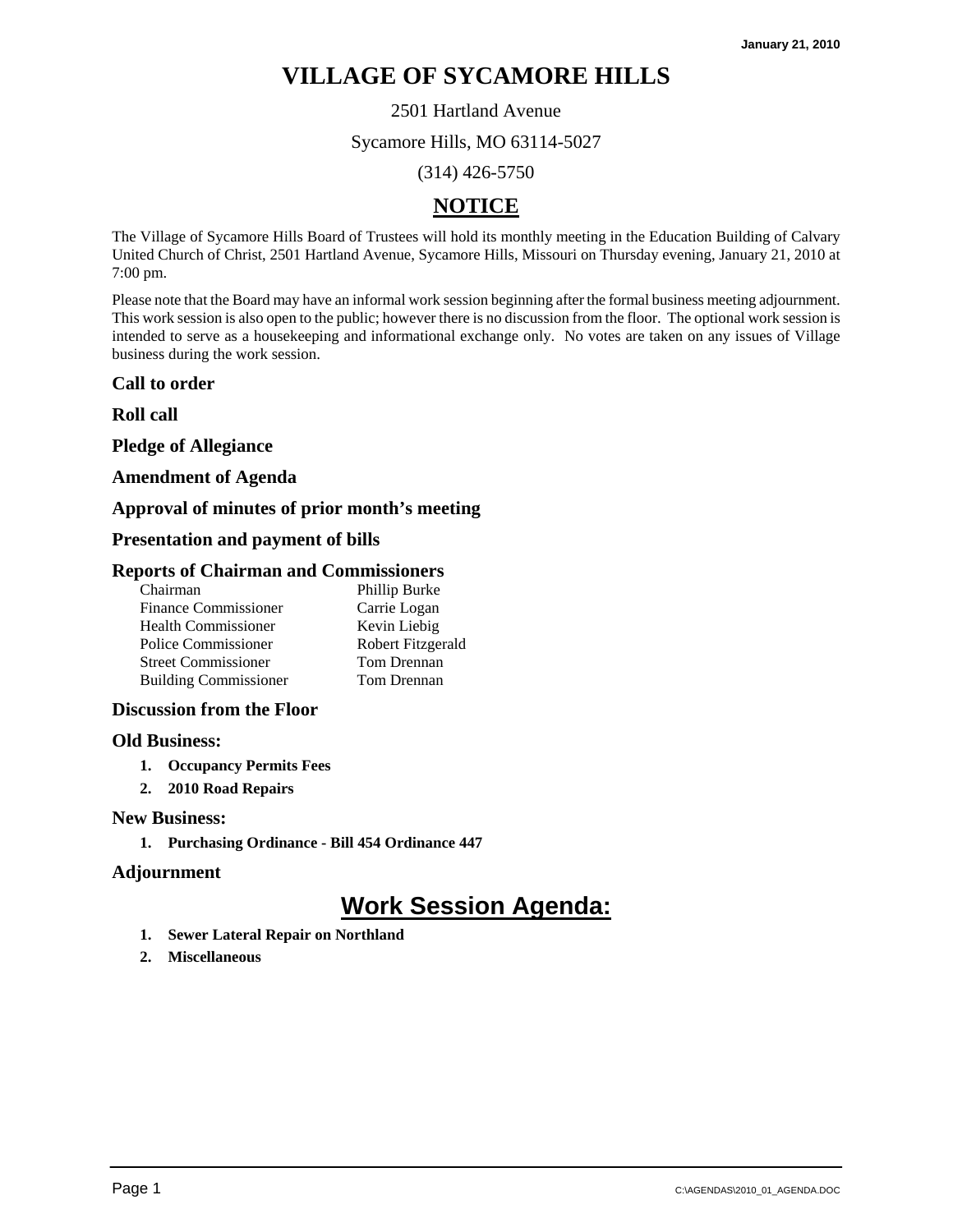2501 Hartland Avenue

Sycamore Hills, MO 63114-5027

(314) 426-5750

# **NOTICE**

The Village of Sycamore Hills Board of Trustees will hold its monthly meeting in the Education Building of Calvary United Church of Christ, 2501 Hartland Avenue, Sycamore Hills, Missouri on Thursday evening, February 18, 2010 at 7:00 pm.

Please note that the Board may have an informal work session beginning after the formal business meeting adjournment. This work session is also open to the public; however there is no discussion from the floor. The optional work session is intended to serve as a housekeeping and informational exchange only. No votes are taken on any issues of Village business during the work session.

### **Call to order**

**Roll call** 

**Pledge of Allegiance** 

### **Amendment of Agenda**

## **Approval of minutes of prior month's meeting**

## **Presentation and payment of bills**

### **Reports of Chairman and Commissioners**

| Phillip Burke     |
|-------------------|
| Carrie Logan      |
| Kevin Liebig      |
| Robert Fitzgerald |
| Tom Drennan       |
| Tom Drennan       |
|                   |

### **Discussion from the Floor**

### **Old Business:**

- **1. 2010 Road Repairs**
- **2. 2431 Walton Road**

### **New Business:**

- **1. Fees Ordinance Bill 454 Ordinance 447**
- **2. Village Owned Lot**

### **Adjournment**

- **1. Sewer Lateral Repair at 2435 Northland**
- **2. Purchasing Ordinance Review**
- **3. Budget Review**
- **4. Miscellaneous**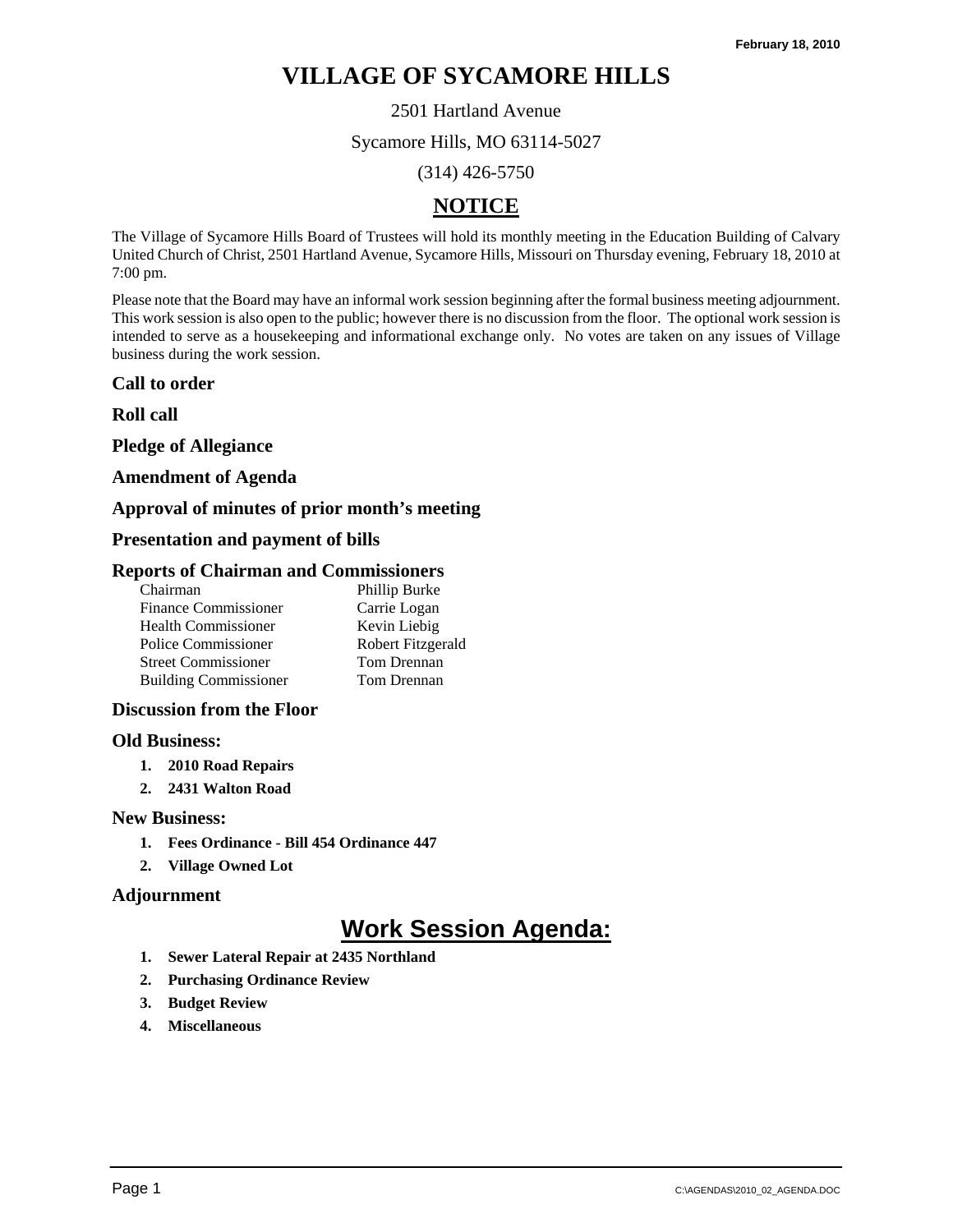2501 Hartland Avenue

Sycamore Hills, MO 63114-5027

(314) 426-5750

# **NOTICE**

The Village of Sycamore Hills Board of Trustees will hold its monthly meeting in the Education Building of Calvary United Church of Christ, 2501 Hartland Avenue, Sycamore Hills, Missouri on Thursday evening, March 18, 2010 at 7:00 pm.

Please note that the Board may have an informal work session beginning after the formal business meeting adjournment. This work session is also open to the public; however there is no discussion from the floor. The optional work session is intended to serve as a housekeeping and informational exchange only. No votes are taken on any issues of Village business during the work session.

#### **Call to order**

**Roll call** 

**Pledge of Allegiance** 

#### **Amendment of Agenda**

### **Approval of minutes of prior month's meeting**

#### **Presentation and payment of bills**

#### **Reports of Chairman and Commissioners**

| Chairman                     | Phillip Burke     |
|------------------------------|-------------------|
| Finance Commissioner         | Carrie Logan      |
| Health Commissioner          | Kevin Liebig      |
| Police Commissioner          | Robert Fitzgerald |
| <b>Street Commissioner</b>   | Tom Drennan       |
| <b>Building Commissioner</b> | Tom Drennan       |
|                              |                   |

#### **Discussion from the Floor**

#### **Old Business:**

- **1. 2010 Road Repairs**
- **2. Village Owned Lot**

#### **New Business:**

- **1. 2010/2011 Budget**
- **2. Purchasing Ordinance Bill 454 Ordinance 447**

#### **Adjournment**

- **1. Inspection results for 2431 Walton**
- **2. Sewer Lateral Repair for 2435 Northland**
- **3. Fees Ordinance Review**
- **4. Software installs on village computer**
- **5. Miscellaneous**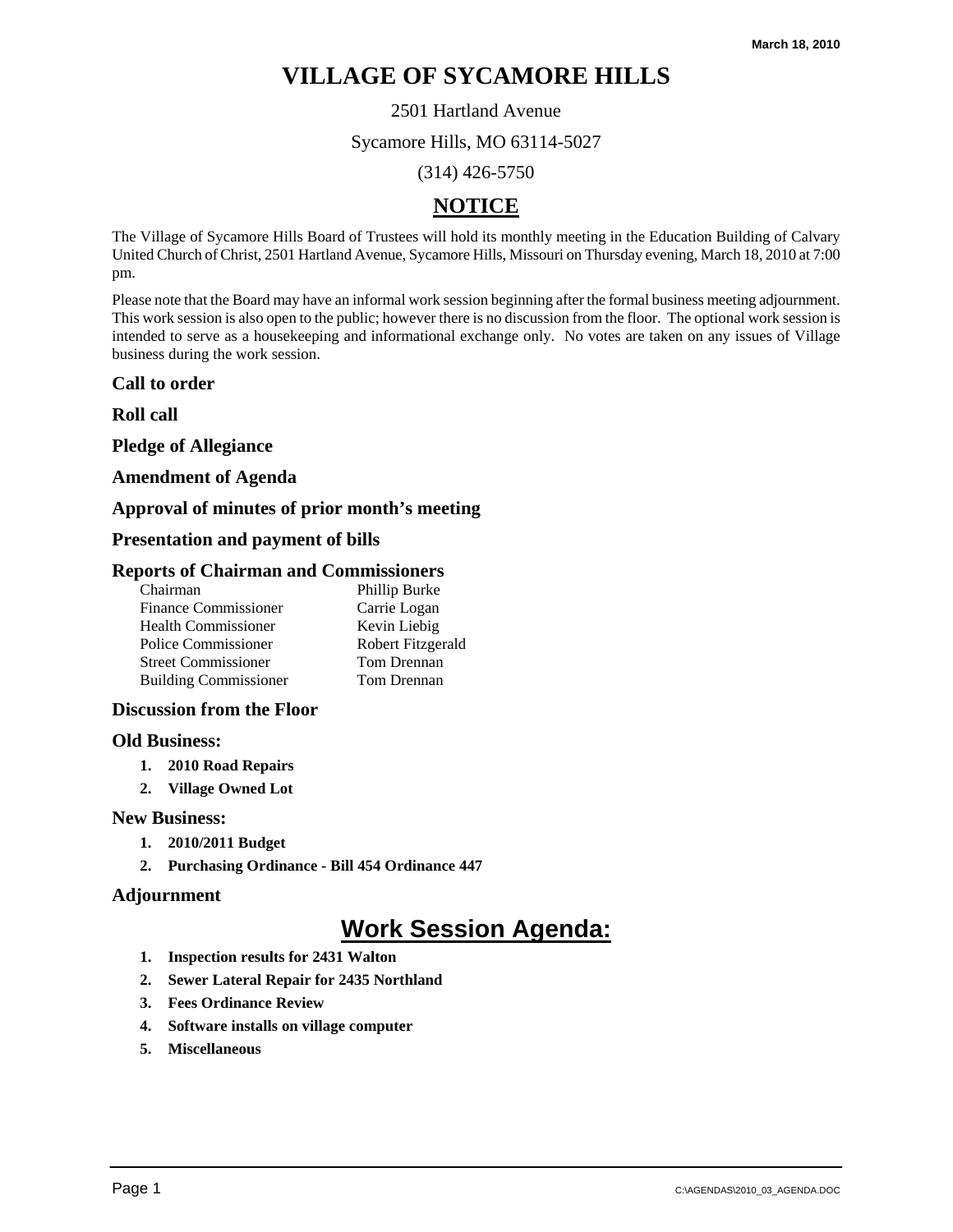2501 Hartland Avenue

Sycamore Hills, MO 63114-5027

(314) 426-5750

# **NOTICE**

The Village of Sycamore Hills Board of Trustees will hold its monthly meeting in the Education Building of Calvary United Church of Christ, 2501 Hartland Avenue, Sycamore Hills, Missouri on Thursday evening, April 15, 2010 at 7:00 pm.

Please note that the Board may have an informal work session beginning after the formal business meeting adjournment. This work session is also open to the public; however there is no discussion from the floor. The optional work session is intended to serve as a housekeeping and informational exchange only. No votes are taken on any issues of Village business during the work session.

### **Call to order**

**Roll call** 

**Pledge of Allegiance** 

## **Amendment of Agenda**

## **Approval of minutes of prior month's meeting**

## **Presentation and payment of bills**

### **Reports of Chairman and Commissioners**

| Phillip Burke     |
|-------------------|
| Carrie Logan      |
| Kevin Liebig      |
| Robert Fitzgerald |
| Tom Drennan       |
| Tom Drennan       |
|                   |

### **Discussion from the Floor**

### **Old Business:**

- **1. 2010 Road Repairs**
- **2. Village Owned Lot**

### **New Business:**

- **1. Police Contract Bill 455 Ordinance 448**
- **2. Fees Ordinance Bill 456 Ordinance 449**
- **3. Business License Application**

### **Adjournment**

- **1. Inspection results for 2431 Walton**
- **2. Sewer Lateral Repair for 2435 Northland**
- **3. Miscellaneous**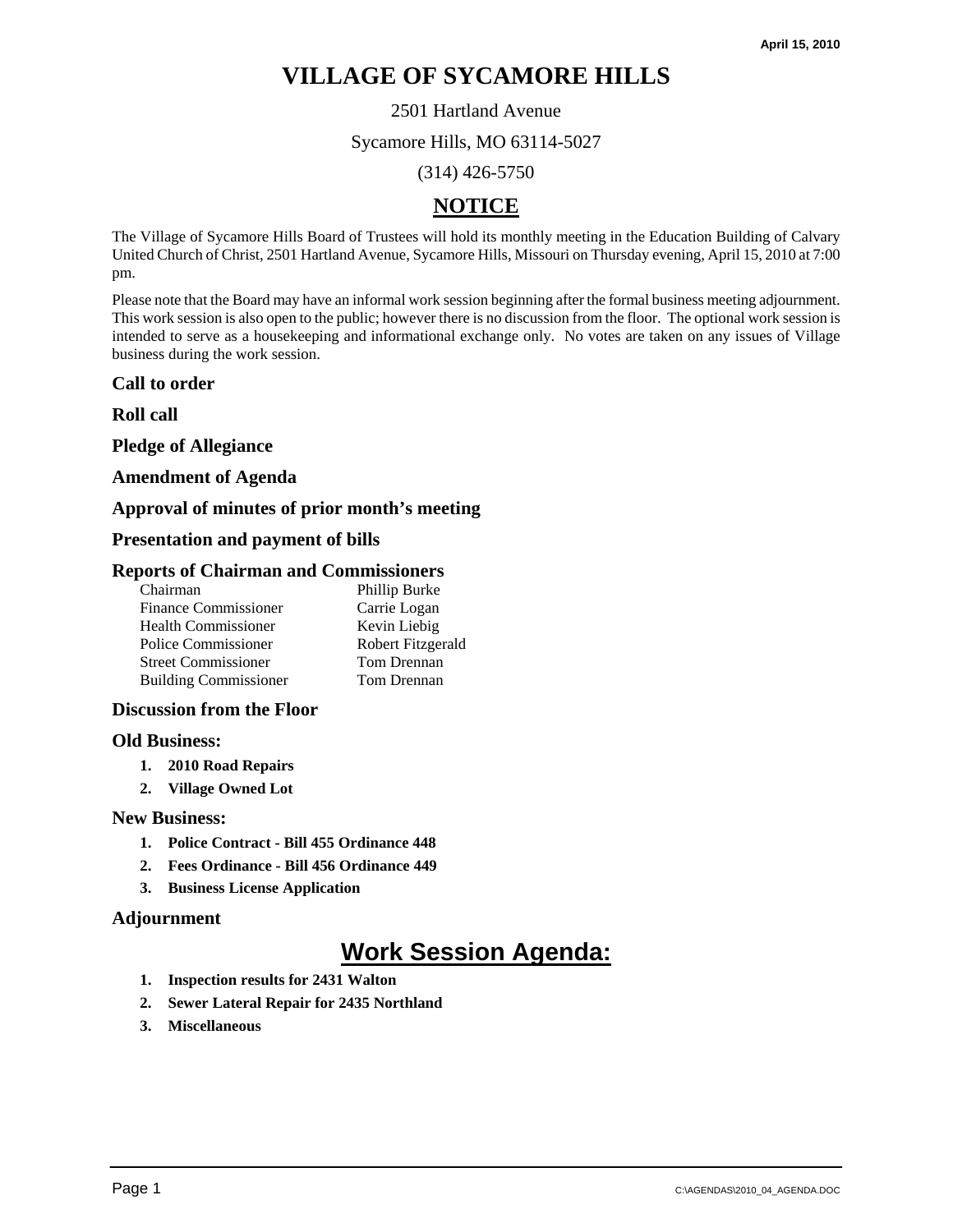2501 Hartland Avenue

Sycamore Hills, MO 63114-5027

(314) 426-5750

# **NOTICE**

The Village of Sycamore Hills Board of Trustees will hold its monthly meeting in the Education Building of Calvary United Church of Christ, 2501 Hartland Avenue, Sycamore Hills, Missouri on Thursday evening, May 20, 2010 at 7:00 pm.

Please note that the Board may have an informal work session beginning after the formal business meeting adjournment. This work session is also open to the public; however there is no discussion from the floor. The optional work session is intended to serve as a housekeeping and informational exchange only. No votes are taken on any issues of Village business during the work session.

**Call to order** 

**Roll call** 

**Pledge of Allegiance** 

**Reading of Election Results** 

**Oath of Office** 

**Amendment of Agenda** 

### **Approval of minutes of prior month's meeting**

#### **Presentation and payment of bills**

#### **Reports of Chairman and Commissioners**

| Chairman                     | Phillip Burke     |
|------------------------------|-------------------|
| <b>Finance Commissioner</b>  | Carrie Logan      |
| <b>Health Commissioner</b>   | Kevin Liebig      |
| Police Commissioner          | Robert Fitzgerald |
| <b>Street Commissioner</b>   | Tom Drennan       |
| <b>Building Commissioner</b> | Tom Drennan       |

#### **Discussion from the Floor**

#### **Old Business:**

- **1. 2010 Road Repairs**
- **2. Village Owned Lot**

#### **New Business:**

- **1. Business License Application**
- **2. Appointment of Public Officials for 2010/2011 Bill 459 Ordinance 452**

#### **Adjournment**

- **1. Inspection results for 2431 Walton**
- **2. Sewer Lateral Repair for 2435 Northland**
- **3. Miscellaneous**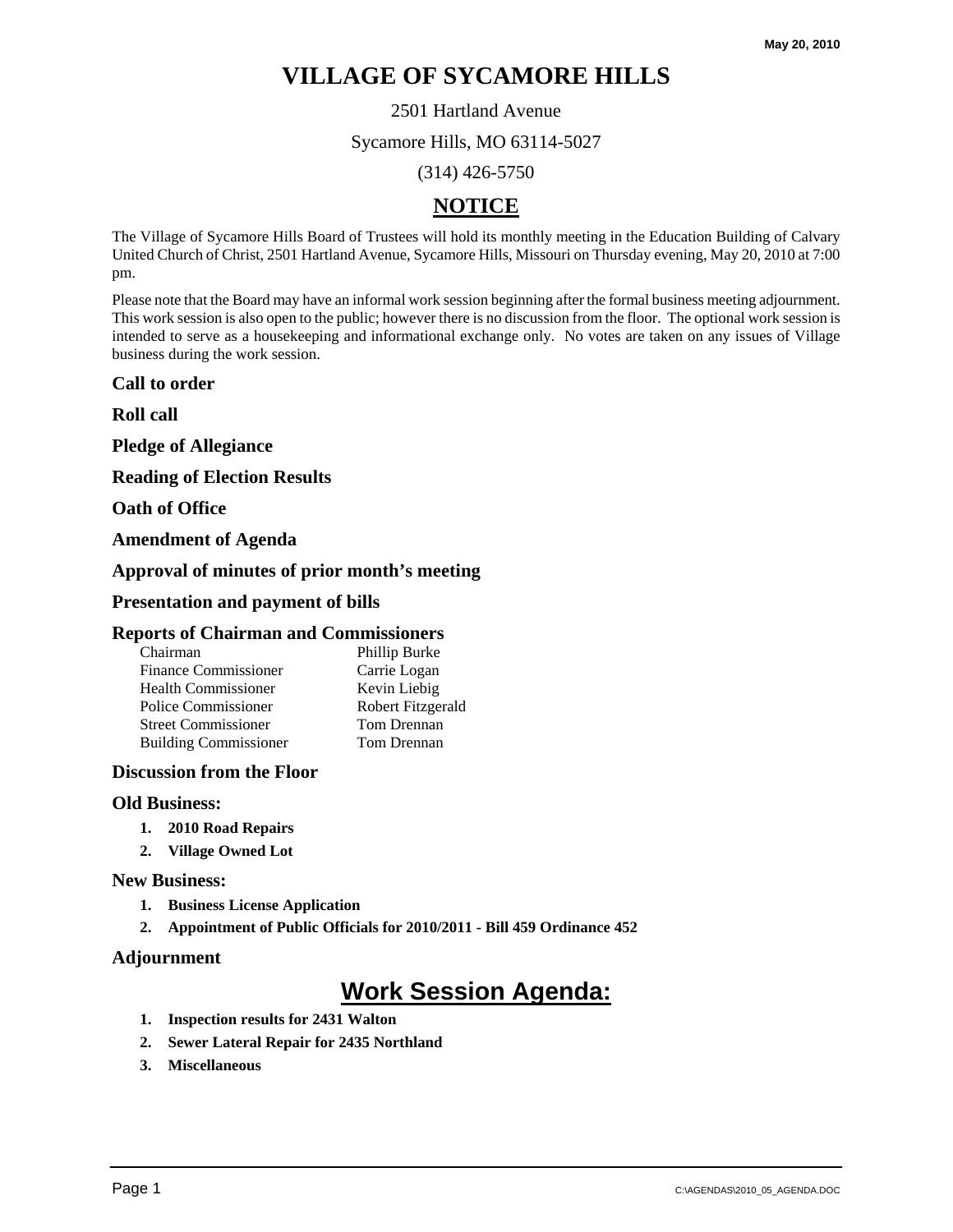2501 Hartland Avenue

Sycamore Hills, MO 63114-5027

(314) 426-5750

# **NOTICE**

The Village of Sycamore Hills Board of Trustees will hold its monthly meeting in the Education Building of Calvary United Church of Christ, 2501 Hartland Avenue, Sycamore Hills, Missouri on Thursday evening, June 17, 2010 at 7:00 pm.

Please note that the Board may have an informal work session beginning after the formal business meeting adjournment. This work session is also open to the public; however there is no discussion from the floor. The optional work session is intended to serve as a housekeeping and informational exchange only. No votes are taken on any issues of Village business during the work session.

### **Call to order**

### **Roll call**

## **Pledge of Allegiance**

#### **Amendment of Agenda**

### **Public Hearing - Community Development Block Grant**

Record of Attendance Discussion

### **Approval of minutes of prior month's meeting**

#### **Presentation and payment of bills**

#### **Reports of Chairman and Commissioners**

| Phillip Burke     |
|-------------------|
| Carrie Logan      |
| Kevin Liebig      |
| Robert Fitzgerald |
| Tom Drennan       |
| Tom Drennan       |
|                   |

#### **Discussion from the Floor**

#### **Old Business:**

- **1. 2010 Road Repairs**
- **2. Village Owned Lot**

#### **New Business:**

**1. Business License Application** 

#### **Adjournment**

- **1. Review of addresses in need of maintenance**
- **2. Administrative Search Warrant Ordinance**
- **3. Miscellaneous**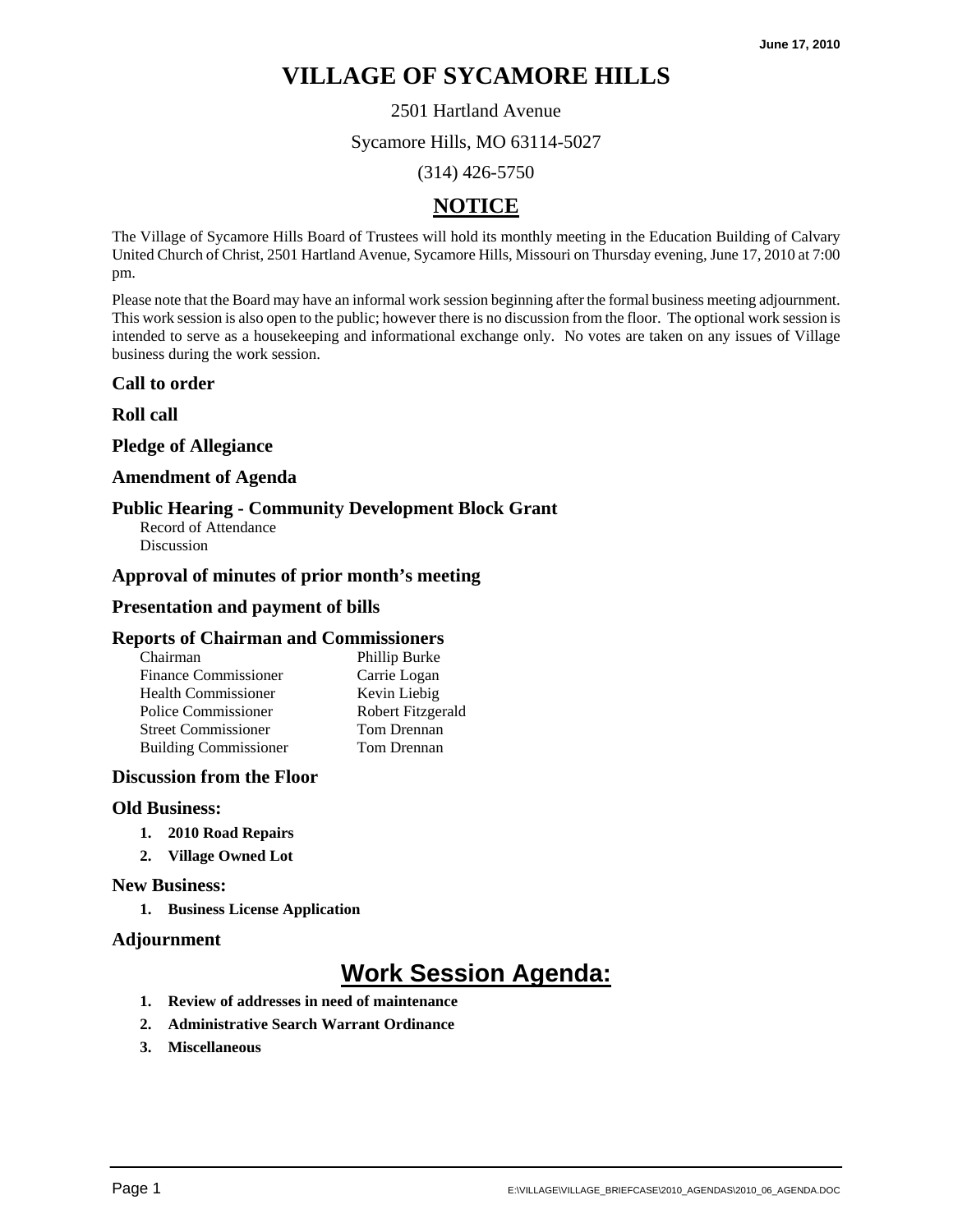2501 Hartland Avenue

Sycamore Hills, MO 63114-5027

(314) 426-5750

# **NOTICE**

The Village of Sycamore Hills Board of Trustees will hold its monthly meeting in the Education Building of Calvary United Church of Christ, 2501 Hartland Avenue, Sycamore Hills, Missouri on Thursday evening, July 15, 2010 at 7:00 pm.

Please note that the Board may have an informal work session beginning after the formal business meeting adjournment. This work session is also open to the public; however there is no discussion from the floor. The optional work session is intended to serve as a housekeeping and informational exchange only. No votes are taken on any issues of Village business during the work session.

### **Call to order**

**Roll call** 

**Pledge of Allegiance** 

## **Amendment of Agenda**

## **Approval of minutes of prior month's meeting**

## **Presentation and payment of bills**

### **Reports of Chairman and Commissioners**

| Chairman                     | Phillip Burke     |
|------------------------------|-------------------|
| <b>Finance Commissioner</b>  | Carrie Logan      |
| <b>Health Commissioner</b>   | Kevin Liebig      |
| Police Commissioner          | Robert Fitzgerald |
| <b>Street Commissioner</b>   | Tom Drennan       |
| <b>Building Commissioner</b> | Tom Drennan       |
|                              |                   |

### **Discussion from the Floor**

### **Old Business:**

- **1. Village Owned Lot**
- **2. Overland Lion's Fair**
- **3. Bonds**

### **New Business:**

**1. Administrative Search Warrant Ordinance - Bill 460 Ordinance 453** 

### **Adjournment**

- **1. Review of addresses in need of maintenance**
- **2. Trimming of Trees**
- **3. Parking of Vehicles**
- **4. Miscellaneous**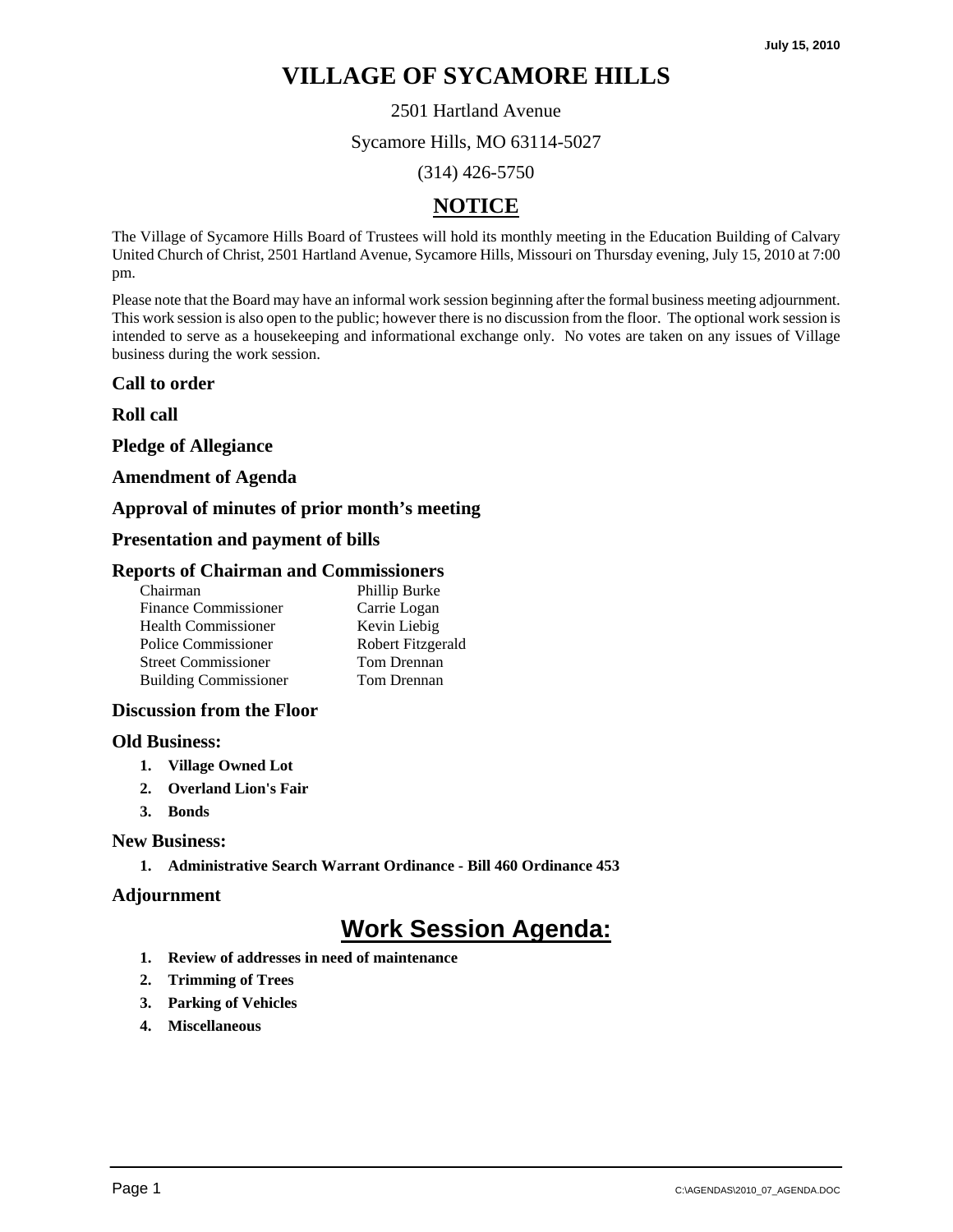2501 Hartland Avenue

Sycamore Hills, MO 63114-5027

(314) 426-5750

# **NOTICE**

The Village of Sycamore Hills Board of Trustees will hold its monthly meeting in the Education Building of Calvary United Church of Christ, 2501 Hartland Avenue, Sycamore Hills, Missouri on Thursday evening, August 19, 2010 at 7:00 pm.

Please note that the Board may have an informal work session beginning after the formal business meeting adjournment. This work session is also open to the public; however there is no discussion from the floor. The optional work session is intended to serve as a housekeeping and informational exchange only. No votes are taken on any issues of Village business during the work session.

### **Call to order**

**Roll call** 

**Pledge of Allegiance** 

#### **Amendment of Agenda**

### **Approval of minutes of prior month's meeting**

### **Presentation and payment of bills**

#### **Reports of Chairman and Commissioners**

| Chairman                     | Phillip Burke     |
|------------------------------|-------------------|
| <b>Finance Commissioner</b>  | Carrie Logan      |
| Health Commissioner          | Kevin Liebig      |
| Police Commissioner          | Robert Fitzgerald |
| <b>Street Commissioner</b>   | Tom Drennan       |
| <b>Building Commissioner</b> | Tom Drennan       |
|                              |                   |

### **Discussion from the Floor**

#### **Old Business:**

- **1. Village Owned Lot**
- **2. Overland Lion's Fair**
- **3. Bonds**

### **New Business:**

None

### **Adjournment**

- **1. Trimming of Trees**
- **2. Alley**
- **3. Miscellaneous**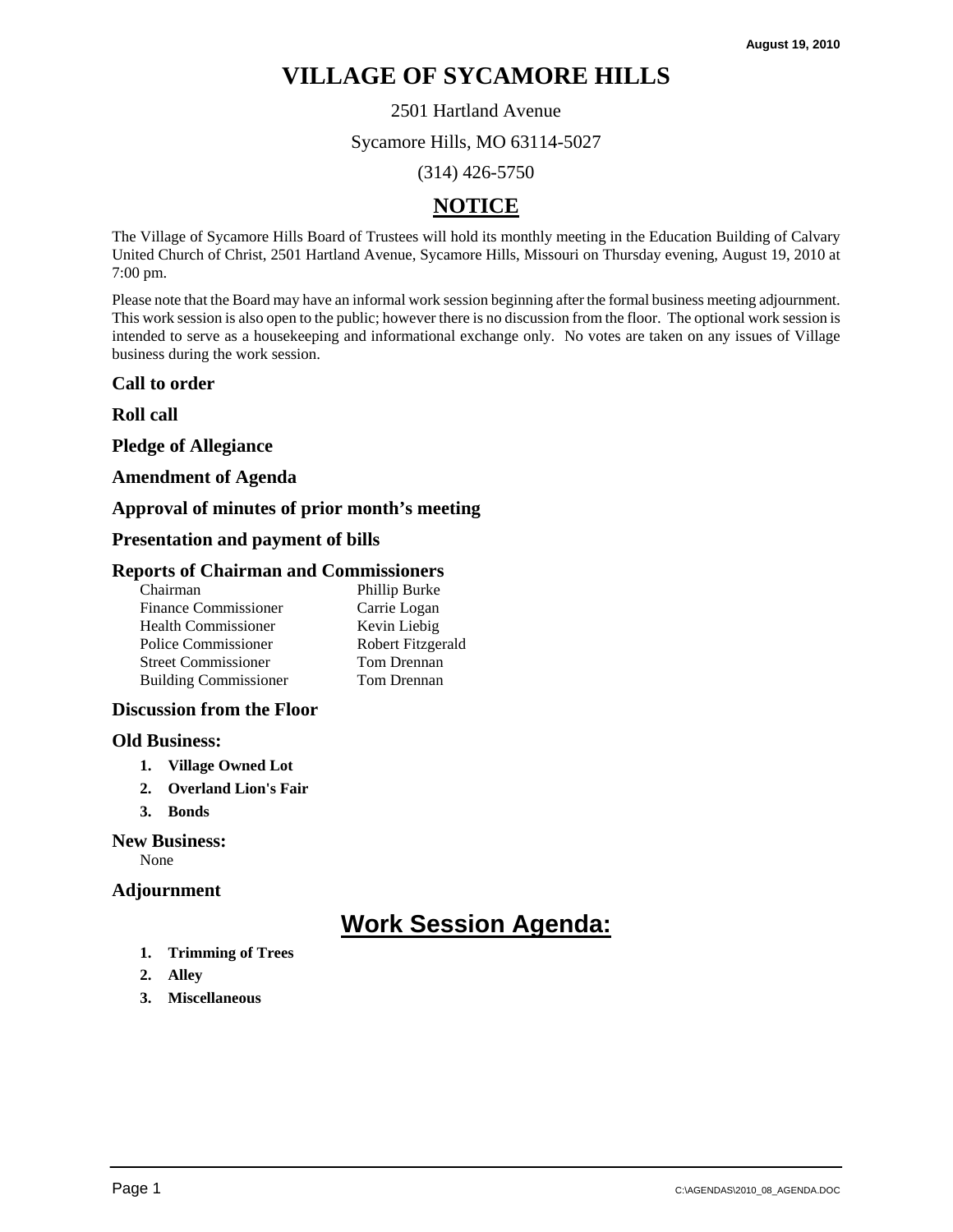2501 Hartland Avenue

Sycamore Hills, MO 63114-5027

(314) 426-5750

# **NOTICE**

The Village of Sycamore Hills Board of Trustees will hold its monthly meeting in the Education Building of Calvary United Church of Christ, 2501 Hartland Avenue, Sycamore Hills, Missouri on Thursday evening, September 16, 2010 at 7:00 pm.

Please note that the Board may have an informal work session beginning after the formal business meeting adjournment. This work session is also open to the public; however there is no discussion from the floor. The optional work session is intended to serve as a housekeeping and informational exchange only. No votes are taken on any issues of Village business during the work session.

### **Call to order**

### **Roll call**

### **Pledge of Allegiance**

### **Public Hearing - 2010 Tax Rate**

Record of Attendance Discussion Set the Tax Rate for 2010 (Bill 461, Ordinance 454)

#### **Amendment of Agenda**

## **Approval of minutes of prior month's meeting**

#### **Presentation and payment of bills**

#### **Reports of Chairman and Commissioners**

| Chairman                     | Phillip Burke     |
|------------------------------|-------------------|
| <b>Finance Commissioner</b>  | Carrie Logan      |
| <b>Health Commissioner</b>   | Kevin Liebig      |
| Police Commissioner          | Robert Fitzgerald |
| <b>Street Commissioner</b>   | Tom Drennan       |
| <b>Building Commissioner</b> | Tom Drennan       |

## **Discussion from the Floor**

#### **Old Business:**

- **1. Village Owned Lot**
- **2. Bonds**

#### **New Business:**

**1. None** 

### **Adjournment**

- **1. Alley**
- **2. Lawn Mowing Contract add alley?**
- **3. Compost Dumpster**
- **4. Newsletter**
- **5. Miscellaneous**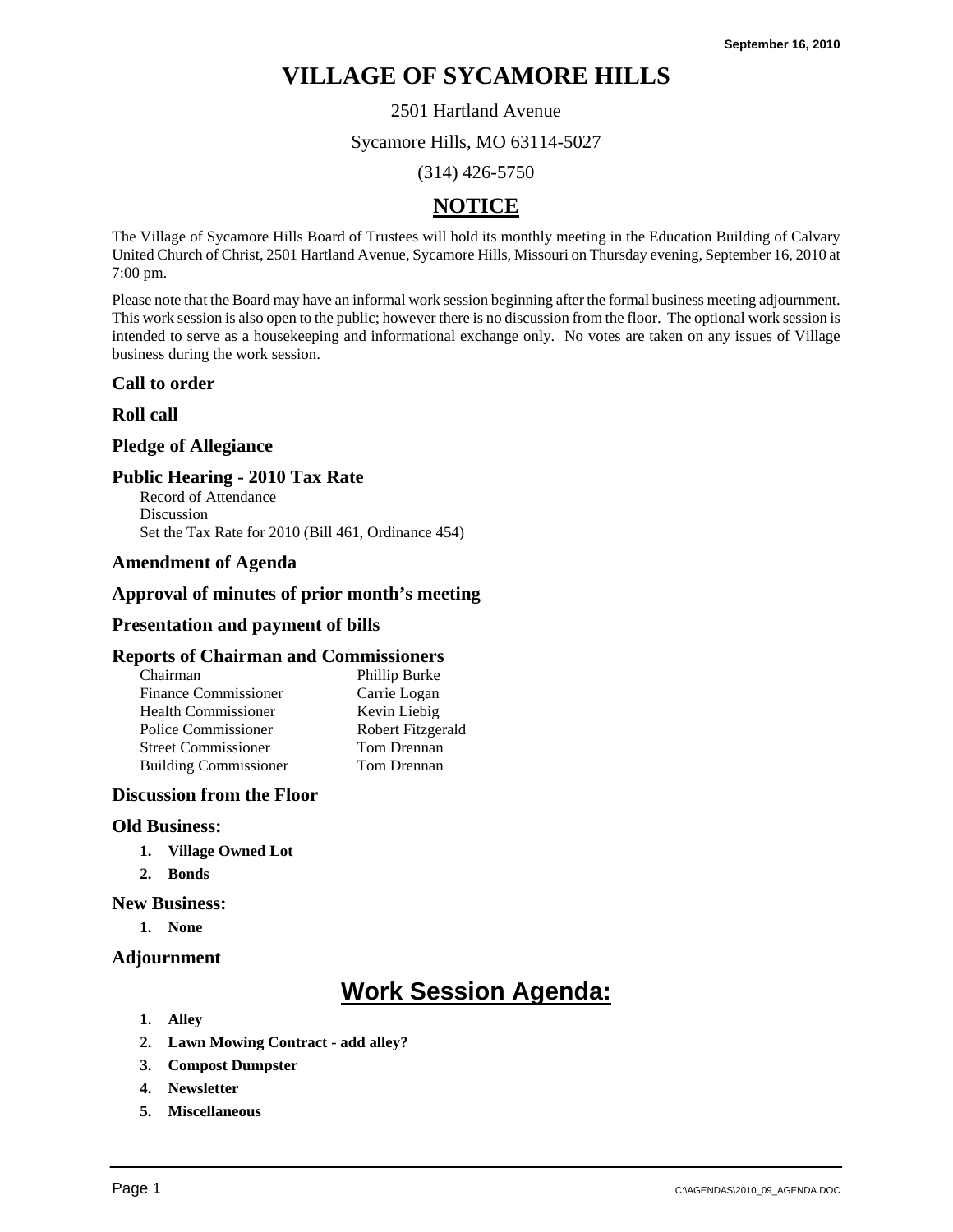### 2501 Hartland Avenue

Sycamore Hills, MO 63114-5027

(314) 426-5750

# **NOTICE**

The Village of Sycamore Hills Board of Trustees will hold its monthly meeting in the Education Building of Calvary United Church of Christ, 2501 Hartland Avenue, Sycamore Hills, Missouri on Thursday evening, October 21, 2010 at 7:00 pm.

Please note that the Board may have an informal work session beginning after the formal business meeting adjournment. This work session is also open to the public; however there is no discussion from the floor. The optional work session is intended to serve as a housekeeping and informational exchange only. No votes are taken on any issues of Village business during the work session.

#### **Call to order**

**Roll call** 

**Pledge of Allegiance** 

#### **Amendment of Agenda**

# **Approval of minutes of prior month's meeting**

#### **Presentation and payment of bills**

#### **Reports of Chairman and Commissioners**

| Chairman                     | Phillip Burke     |
|------------------------------|-------------------|
| <b>Finance Commissioner</b>  | Carrie Logan      |
| <b>Health Commissioner</b>   | Kevin Liebig      |
| Police Commissioner          | Robert Fitzgerald |
| <b>Street Commissioner</b>   | Tom Drennan       |
| <b>Building Commissioner</b> | Tom Drennan       |

### **Discussion from the Floor**

#### **Old Business:**

- **1. Village Owned Lot**
- **2. Bonds**

#### **New Business:**

- **1. Adoption of St. Louis County Codes (Bill 462, Ordinance 455)**
- **2. Snow Plowing Contract (Bill 463, Ordinance 456)**
- **3. Lawn Mowing Contract (Bill 464, Ordinance 457)**
- **4. Authorize additional work on alley**

### **Adjournment**

- **1. Newsletter**
- **2. Transfer of investments to local bank**
- **3. Village Business Licenses**
- **4. Compost Dumpster**
- **5. Village Continuity**
- **6. Miscellaneous**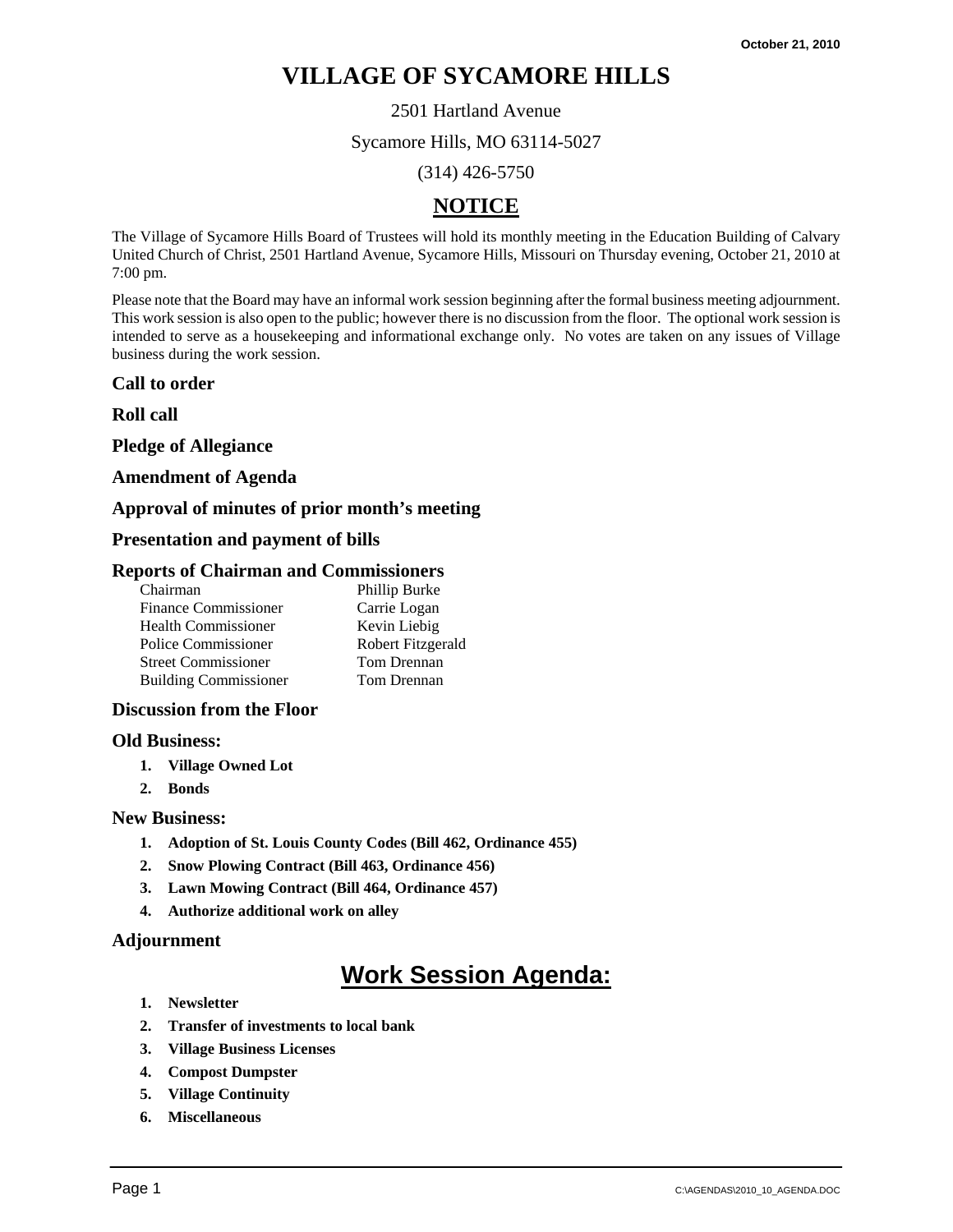2501 Hartland Avenue

Sycamore Hills, MO 63114-5027

(314) 426-5750

# **NOTICE**

The Village of Sycamore Hills Board of Trustees will hold its monthly meeting in the Education Building of Calvary United Church of Christ, 2501 Hartland Avenue, Sycamore Hills, Missouri on Thursday evening, November 18, 2010 at 7:00 pm.

Please note that the Board may have an informal work session beginning after the formal business meeting adjournment. This work session is also open to the public; however there is no discussion from the floor. The optional work session is intended to serve as a housekeeping and informational exchange only. No votes are taken on any issues of Village business during the work session.

### **Call to order**

**Roll call** 

**Pledge of Allegiance** 

## **Amendment of Agenda**

## **Approval of minutes of prior month's meeting**

## **Presentation and payment of bills**

### **Reports of Chairman and Commissioners**

| Chairman                     | Phillip Burke     |
|------------------------------|-------------------|
| <b>Finance Commissioner</b>  | Carrie Logan      |
| <b>Health Commissioner</b>   | Kevin Liebig      |
| Police Commissioner          | Robert Fitzgerald |
| <b>Street Commissioner</b>   | Tom Drennan       |
| <b>Building Commissioner</b> | Tom Drennan       |

### **Discussion from the Floor**

### **Old Business:**

**1. Bonds** 

# **New Business:**

**1. 2010 Election (Bill 465, Ordinance 458)** 

### **Adjournment**

- **1. Transfer of investments to local bank**
- **2. Miscellaneous**